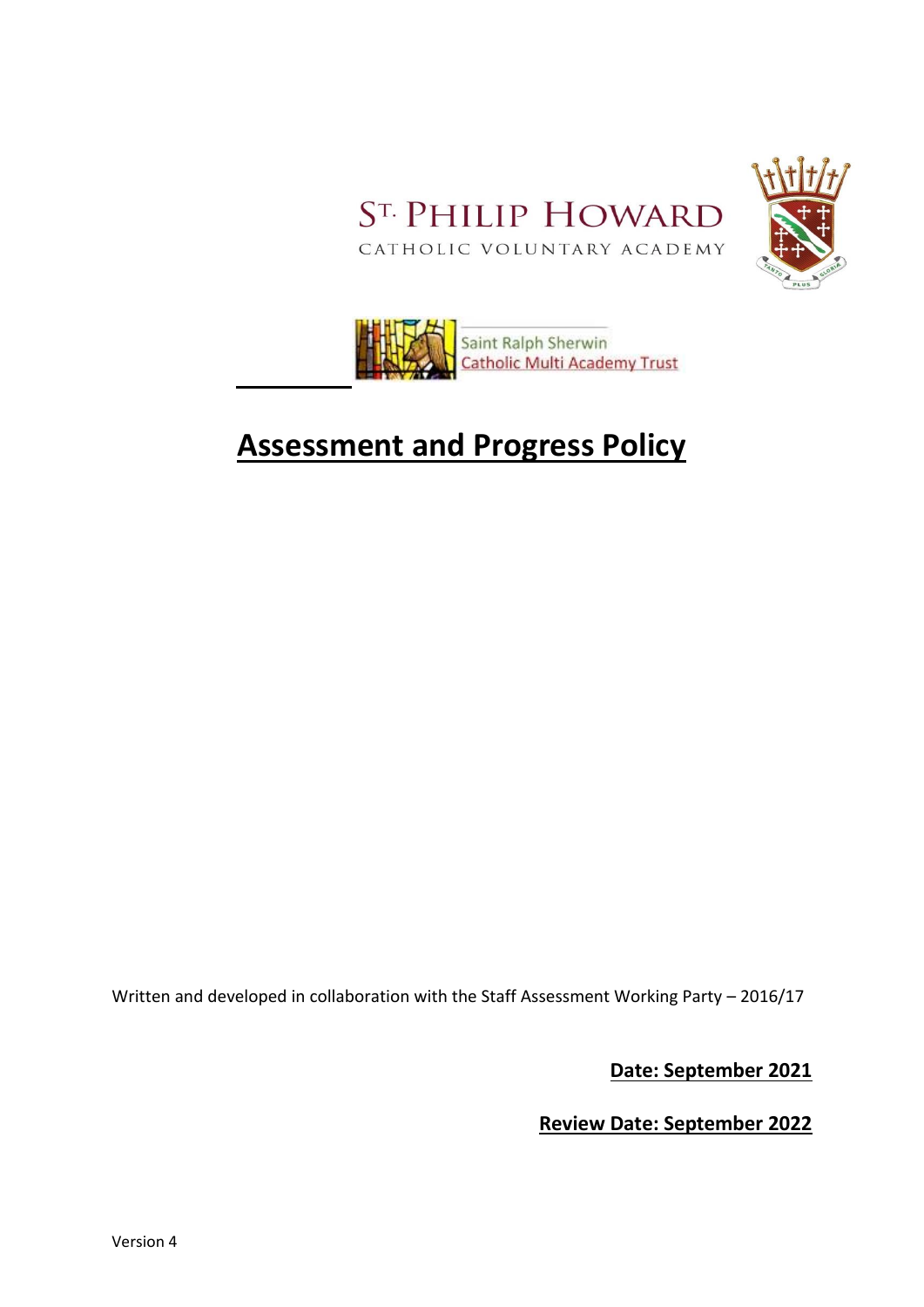# **Introduction**:

St Philip Howard Catholic Voluntary Academy's Assessment and Progress Policy (APP) places the child at the centre of assessment, with the student developing a sense of responsibility for their own progress and achievement. The APP gives a structure for effective, accurate and consistent assessment and a framework for intervention to improve progress.

#### **Aims**:

- For students to feel responsible for their own progress and to have a clear understanding of how to achieve their potential.
- To ensure all students make good progress.
- To ensure accurate assessment for all students.
- To ensure consistency of student experience both within and across departments.
- To ensure that intervention for underperformance is both timely and effective.
- To ensure that all stakeholders are aware of students' progress and contribute to improving achievement.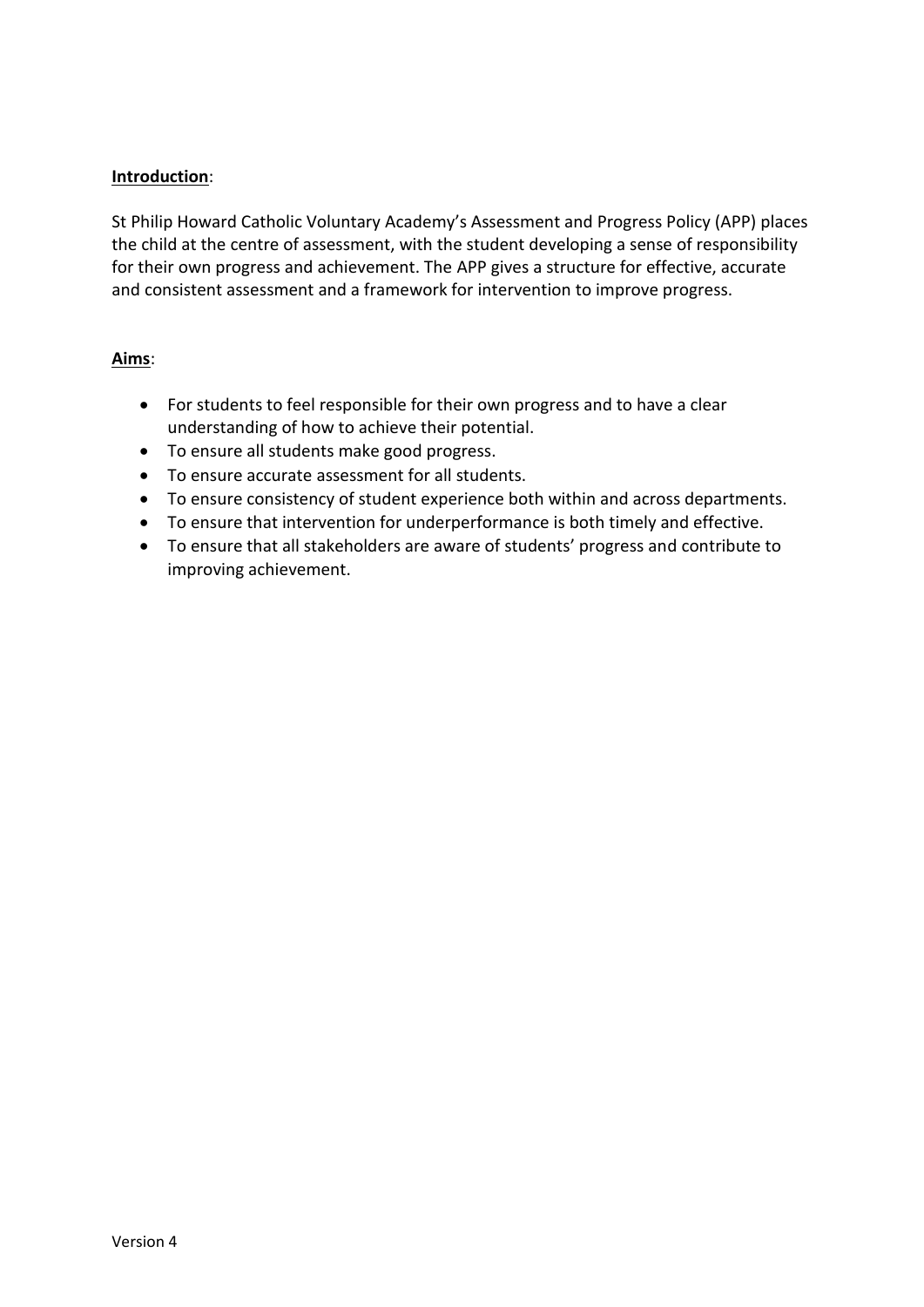# **Assessment Cycle**

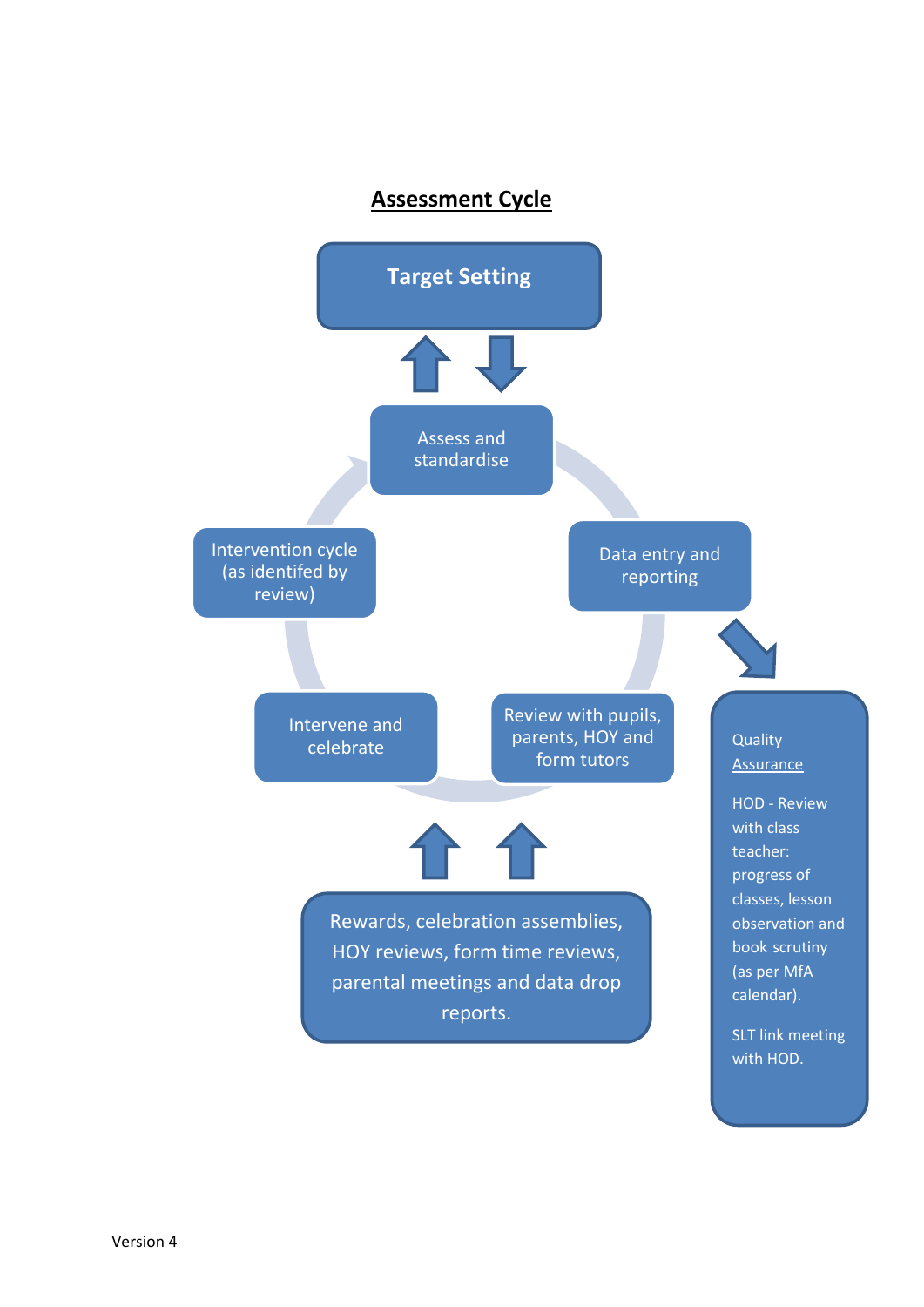# **Target setting**:

A new target setting strategy was explored from January to Easter 2017 following an external whole school review in December 2016. Collaborative work with external partners included a NLE, leaders from good and outstanding secondary's, middle leaders and governors.

# **KS3 (Years 7, 8 and 9)**

Pupil's targets at KS3 are based on the students achieving FFT Aspire 20. Also considered is a child's CAT score and KS2 results.

### **KS4 (Years 10 and 11)**

Pupil's targets at KS4 are based on students achieving the minimum of FFT Aspire 50. Pupil Premium students and More Able students are targeted the minimum of FFT Aspire 20. These are both minimum targets that will be measured by the school for internal and external purposes. In order to set aspirational targets that involve both the student and subject teacher, Teacher Targets will be set in Years 10 and 11. Teacher Targets are an additional to minimum targets as determined by FFT Aspire and will help to challenge students further in individual subjects.

#### **Assessment and standardisation:**

Before a data drop opens, a HOD should identify which assessments should be considered when deciding what data to input. At least 2 formative and 1 summative assessments should be used by core subjects and option subjects at KS4. Those with reduced curriculum time at KS3 (less than 4 lessons over a fortnight), 1 formative and 1 summative assessment should be used.

Every department must hold a termly standardisation activity for both KS3 and KS4. Standardisation meetings should be minuted and evidence of the standardisation activities should be kept in the MfA folder. External moderation should occur at KS4 with relevant partners: this being PiXL, partner schools, examiners, or experienced colleagues in other educational establishments. Standardisation review will form part of the line management meeting between the HOD and SLT line manager.

#### **Data entry:**

Data drops are collected on four occasions for KS4 and three for KS3 (except Year 9 which remains at three). These data drops are published to parents and students. Additional data drops may occur for internal use at several times in the year for example, mock examinations or end of year measures. The date for data drops can be found on the academy's assessment calendar. It is the Head of Department's responsibility to ensure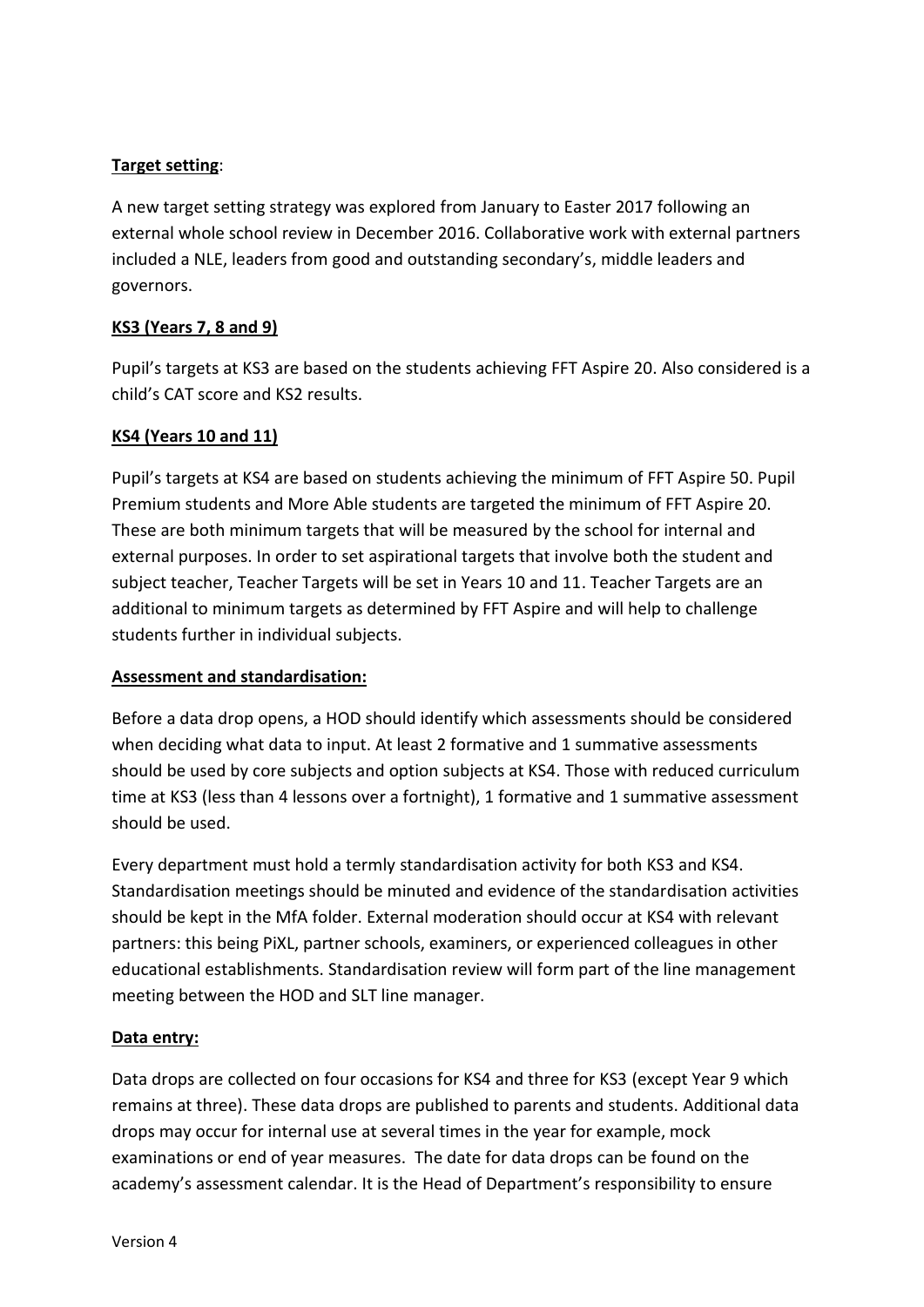standardisation has taken place and that the assessment cycle has been clearly outlined to the department. If a colleague is absent the curriculum leader is responsible for ensuring assessment has taken place and data entered.

Data is entered onto the class marksheet as found on SIMS.

It is essential that data drops are completed on schedule to ensure that data is 'live' and relevant and that administrative staff can process relevant data for all stakeholders.

# **Quality assurance:**

Following each data entry point, the Head of Department will hold a meeting with members of staff during a period of analysis (as per the MfA calendar) in which data will be quality assured and students identified for underachievement. From here, clear measures should be taken to intervene. Book scrutiny of work completed within the assessment calendar, marking/feedback and lesson observations will inform Department Reviews (as per the MfA calendar). As part of Department Reviews, the Head of Department will discuss the progress of the subject teachers classes, identify with the class teacher interventions and support needed to ensure all students make progress. For larger departments another member of staff may work alongside the Head of the Department to ensure the process is carried out.

Following the Department Review, the Head of Department will meet with their SLT line manager to discuss progress of students in the department, review the effectiveness of intervention and outline further actions needed to ensure progress.

#### **Quality assurance includes:**

- $\blacktriangleright$  Lesson observations
- $\triangleright$  Lesson snapshots
- $\triangleright$  Work scrutiny
- $\triangleright$  Marking policy and marking sampling
- $\triangleright$  Departmental review
- $\triangleright$  Homework scrutiny

#### **Review with pupils:**

Following each data drop, assessment data is reviewed with students during form time with their form tutor. Pupils will review their targets and progress with their form tutor. Heads of Year will also conduct a review of attainment and progress and may wish to meet with students and/or their parents/carers.

After each data drop, Directed Improvement and Reflection Time (DIRT) should be completed in subjects in which students reflect on their target, current attainment and progress and measures to be taken moving forward. DIRT completed after an assessment